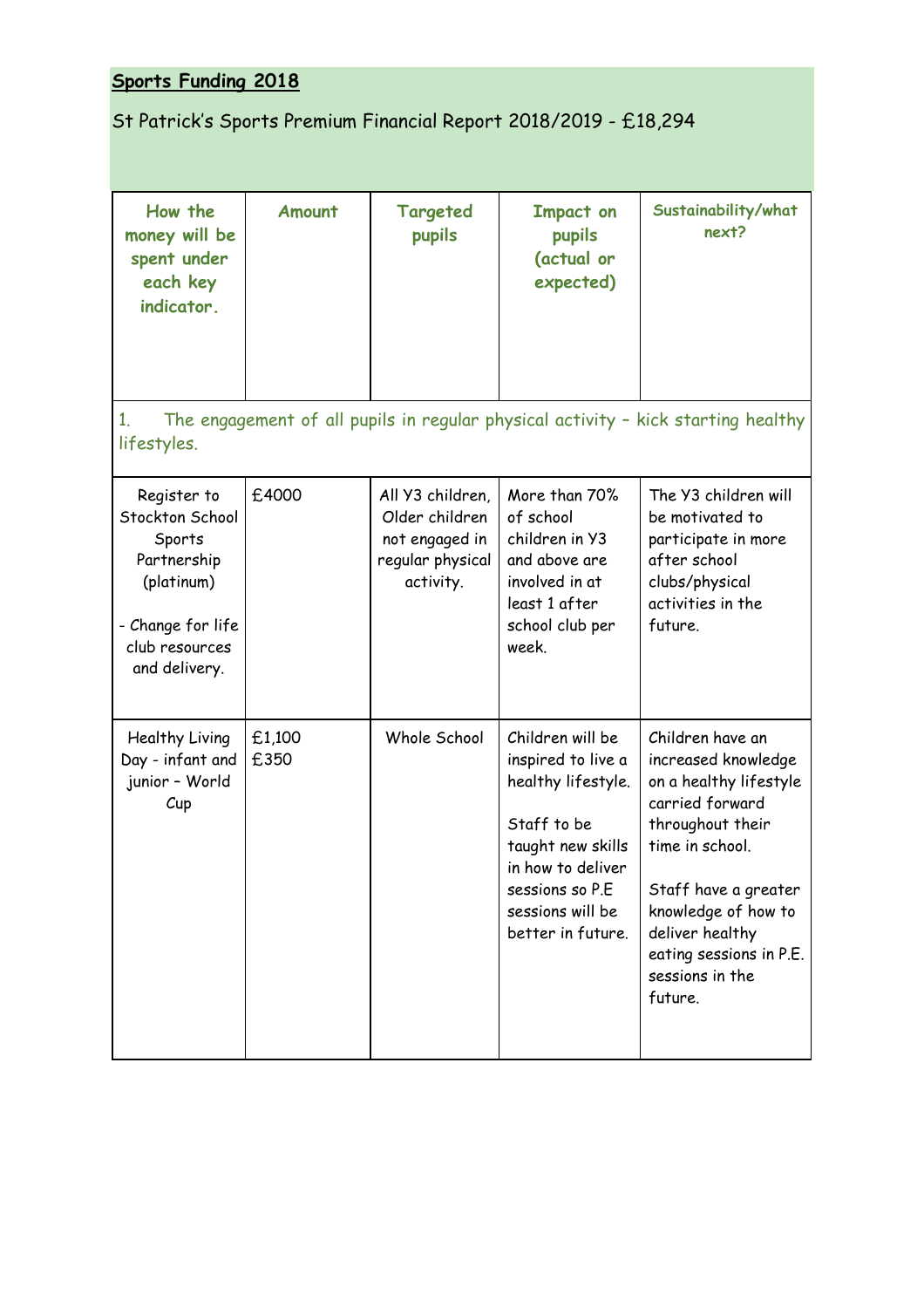| Range of<br>chances<br>throughout<br>school to<br>develop sporting<br>activities.<br>- Marines              |  |              | Children are<br>aware of<br>different<br>sporting<br>experiences.<br>They now<br>understand how<br>they can learn<br>whilst staying<br>active.                                                                                                                           | Teachers to be able<br>to use knowledge of<br>outdoor classroom<br>activities in their<br>own planning.<br>Meaning that lessons<br>in school are<br>becoming more active<br>not just P.E.              |
|-------------------------------------------------------------------------------------------------------------|--|--------------|--------------------------------------------------------------------------------------------------------------------------------------------------------------------------------------------------------------------------------------------------------------------------|--------------------------------------------------------------------------------------------------------------------------------------------------------------------------------------------------------|
| The profile of PE and sport being raised across the school as a tool for whole<br>2.<br>school improvement. |  |              |                                                                                                                                                                                                                                                                          |                                                                                                                                                                                                        |
| Healthy Living<br>day (world cup<br>special)                                                                |  | Whole school | The children<br>have enjoyed<br>Healthy Living<br>day and it is<br>hoped teachers<br>will use this to<br>inspire children<br>in other areas of<br>the curriculum.<br>E.g. writing and<br>science.<br>World cup<br>themed teaching<br>throughout whole<br>of summer term. | From healthy living<br>day children will<br>develop social skills<br>which will help them<br>improve in other<br>areas of the<br>curriculum.<br>Staff now aware of<br>how to include P.E<br>throughout |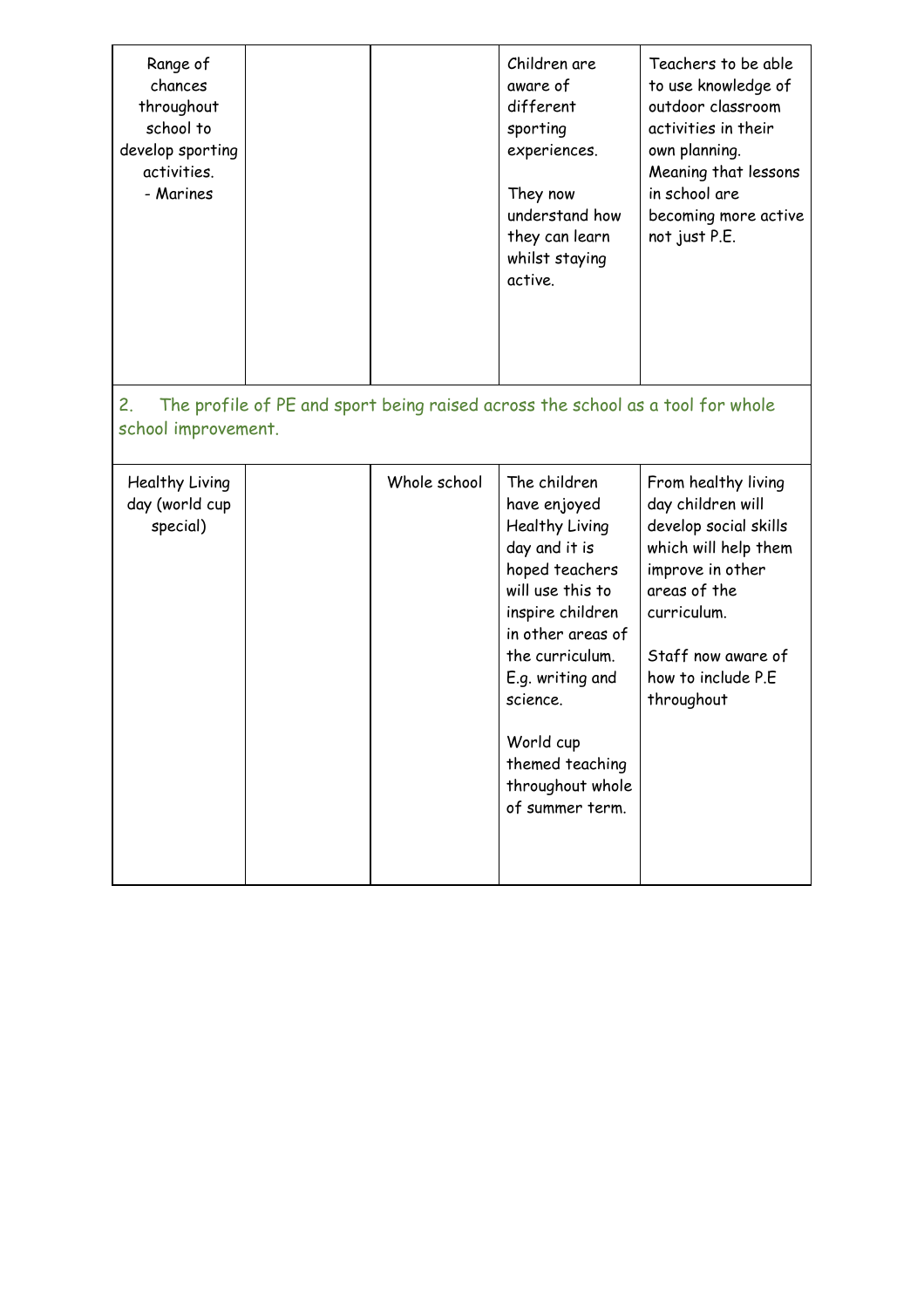| Stockton School<br>Sports<br>Partnership<br><b>INSET - Active</b><br>Schools<br>Steps 2 Summit | £1,200 | Whole School          | Staff have ideas<br>for how to<br>include activities<br>to stay active<br>throughout the<br>day.<br>Children's<br>attitude towards<br>a healthy<br>lifestyle has<br>changed for the<br>better as they<br>see impact of<br>Daily mile. | Children are more<br>active throughout<br>the school day.<br>Steps 2 Summit<br>giving children a<br>focused goal<br>throughout their<br>school life.          |
|------------------------------------------------------------------------------------------------|--------|-----------------------|---------------------------------------------------------------------------------------------------------------------------------------------------------------------------------------------------------------------------------------|---------------------------------------------------------------------------------------------------------------------------------------------------------------|
| Sports Council<br>rewards.                                                                     | £1,000 | Sports<br>Councilors. | As sports<br>councilors will<br>have a larger<br>impact on school<br>life, the profile<br>of P.E will be<br>raised<br>throughout<br>school.<br>Sports<br>Councilors to<br>achieve setting<br>the PACE<br>certificates.                | Y5 children to<br>become sports<br>councilors to<br>increase knowledge in<br>following years.<br>Children to become<br>Sports leaders in<br>secondary school. |
| Increased confidence, knowledge and skills of all staff in teaching PE and<br>3.<br>Sport.     |        |                       |                                                                                                                                                                                                                                       |                                                                                                                                                               |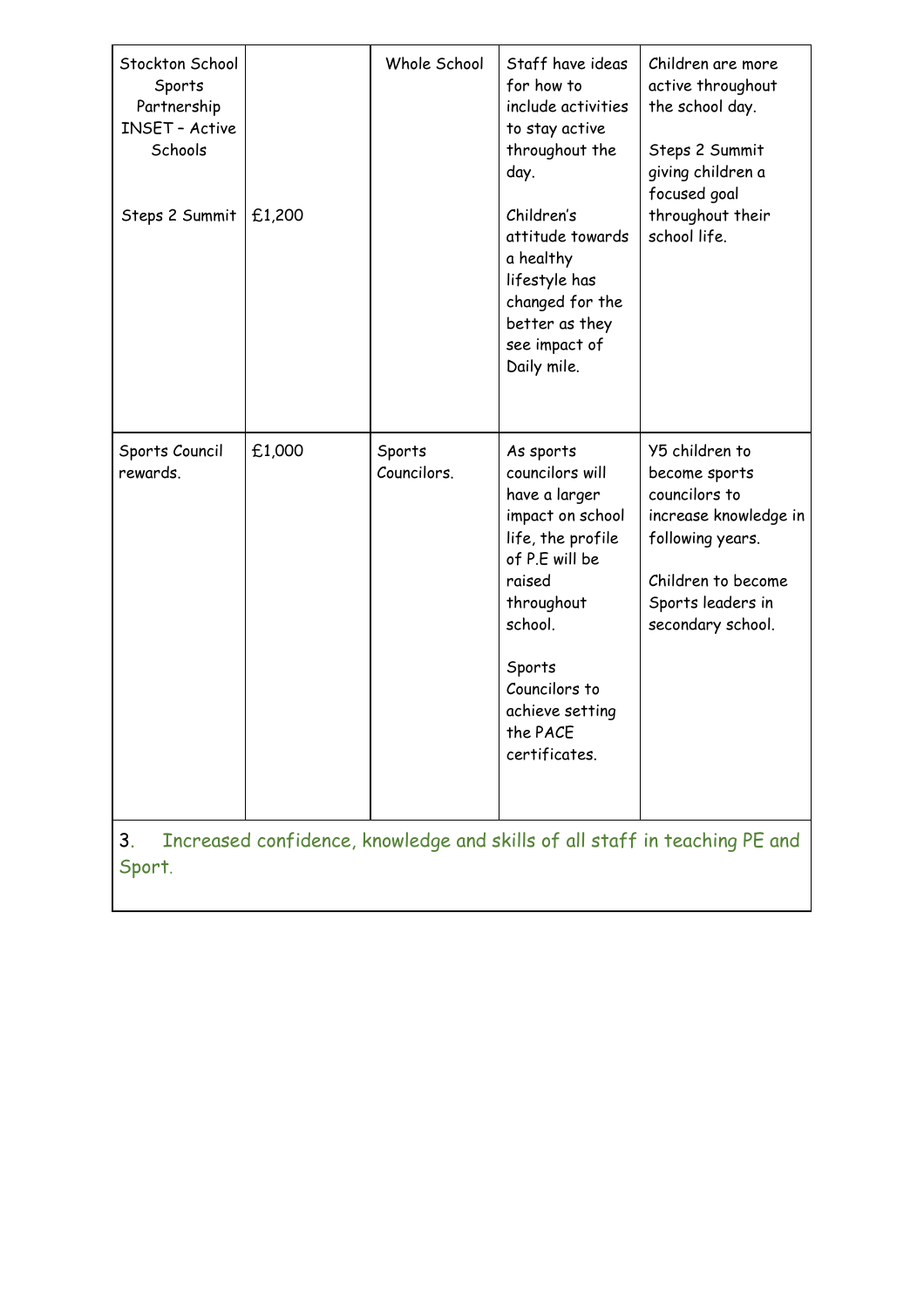| Specialist<br>teachers<br>delivering<br>sessions in new<br>areas.                   |       | Identified year<br>groups.<br>Whole School -<br>dance,<br>Outdoor<br>activities<br>(marines) | These are the<br>areas of the<br>curriculum staff<br>identified as<br>areas with most<br>concern.<br>With specialist<br>coaches<br>delivering<br>sessions both in<br>and outside of<br>school children<br>will be given best<br>possible chance<br>to make most of<br>their ability. | The school teachers<br>will be confident at<br>delivering sessions in<br>areas they found less<br>so in past.                                                                                                     |  |
|-------------------------------------------------------------------------------------|-------|----------------------------------------------------------------------------------------------|--------------------------------------------------------------------------------------------------------------------------------------------------------------------------------------------------------------------------------------------------------------------------------------|-------------------------------------------------------------------------------------------------------------------------------------------------------------------------------------------------------------------|--|
| P.E planning<br>subscription.                                                       | £130  | Whole School.                                                                                | Through P.E.<br>planning the<br>school is now<br>consistent in the<br>delivery of P.E.<br>and in the<br>planning.                                                                                                                                                                    | By using a scheme<br>the progression year<br>on year will be<br>apparent.                                                                                                                                         |  |
| Broader experience of a range of sports and activities offered to all pupils.<br>4. |       |                                                                                              |                                                                                                                                                                                                                                                                                      |                                                                                                                                                                                                                   |  |
| Marine's<br>day<br>within school.                                                   | £1850 | Whole School                                                                                 | Children had<br>chance to see                                                                                                                                                                                                                                                        | Children who want<br>to follow army<br>career path now<br>have links to this.<br>Children are aware<br>of hard work<br>needed.<br>Club links day have<br>led to interest from<br>some children into<br>new areas. |  |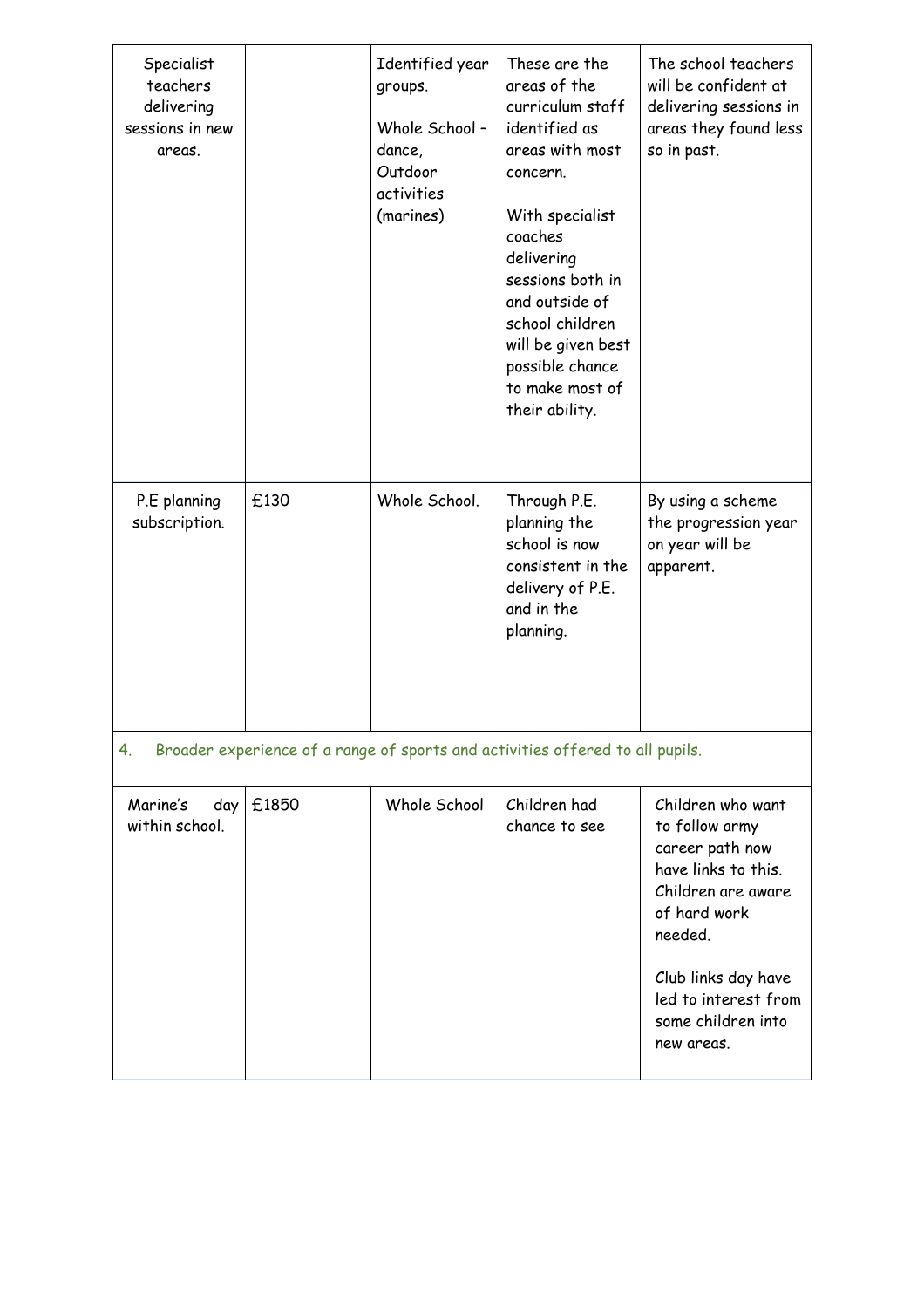| Club links day<br>of<br>part<br>as<br>Sports<br>Partnership            |                                                | Targeted<br>inactive<br>children. |                                                                                                                                                                                 | Relationships<br>developed with<br>nearby local<br>sporting<br>organisations where<br>children will be<br>looking to visit and<br>help provided in<br>future.<br>Steps 2 Summit<br>helped embed the<br>daily mile within<br>school. |
|------------------------------------------------------------------------|------------------------------------------------|-----------------------------------|---------------------------------------------------------------------------------------------------------------------------------------------------------------------------------|-------------------------------------------------------------------------------------------------------------------------------------------------------------------------------------------------------------------------------------|
| $\overline{c}$<br>Steps<br>Summit                                      |                                                | All children.                     | Children have<br>experienced<br>problem solving<br>skills in a range<br>of outdoor<br>activities,<br>children have a<br>focused goal to<br>reach throughout<br>the school year. |                                                                                                                                                                                                                                     |
| 5.                                                                     | Increased participation in competitive sports. |                                   |                                                                                                                                                                                 |                                                                                                                                                                                                                                     |
| Coaches to<br>transport<br>children to and<br>from sporting<br>events. | £3000                                          | All Children.                     | Children to be<br>given the chance<br>to further<br>develop their<br>sporting skills in<br>competition<br>against other<br>schools in a<br>competitive<br>environment.          | Children who enjoy<br>competitive sports<br>aspect will take up<br>the sport outside of<br>school.<br>Children will not miss<br>the chance to show<br>skills due to lack of<br>transport.                                           |
| Release of<br>teacher from<br>lessons                                  | £5000                                          | All Children                      | Release time for<br>staff members<br>with<br>understanding of<br>sporting events<br>attended.                                                                                   | Children to gain most<br>benefit from having<br>these staff members<br>there ensuring<br>biggest success.                                                                                                                           |